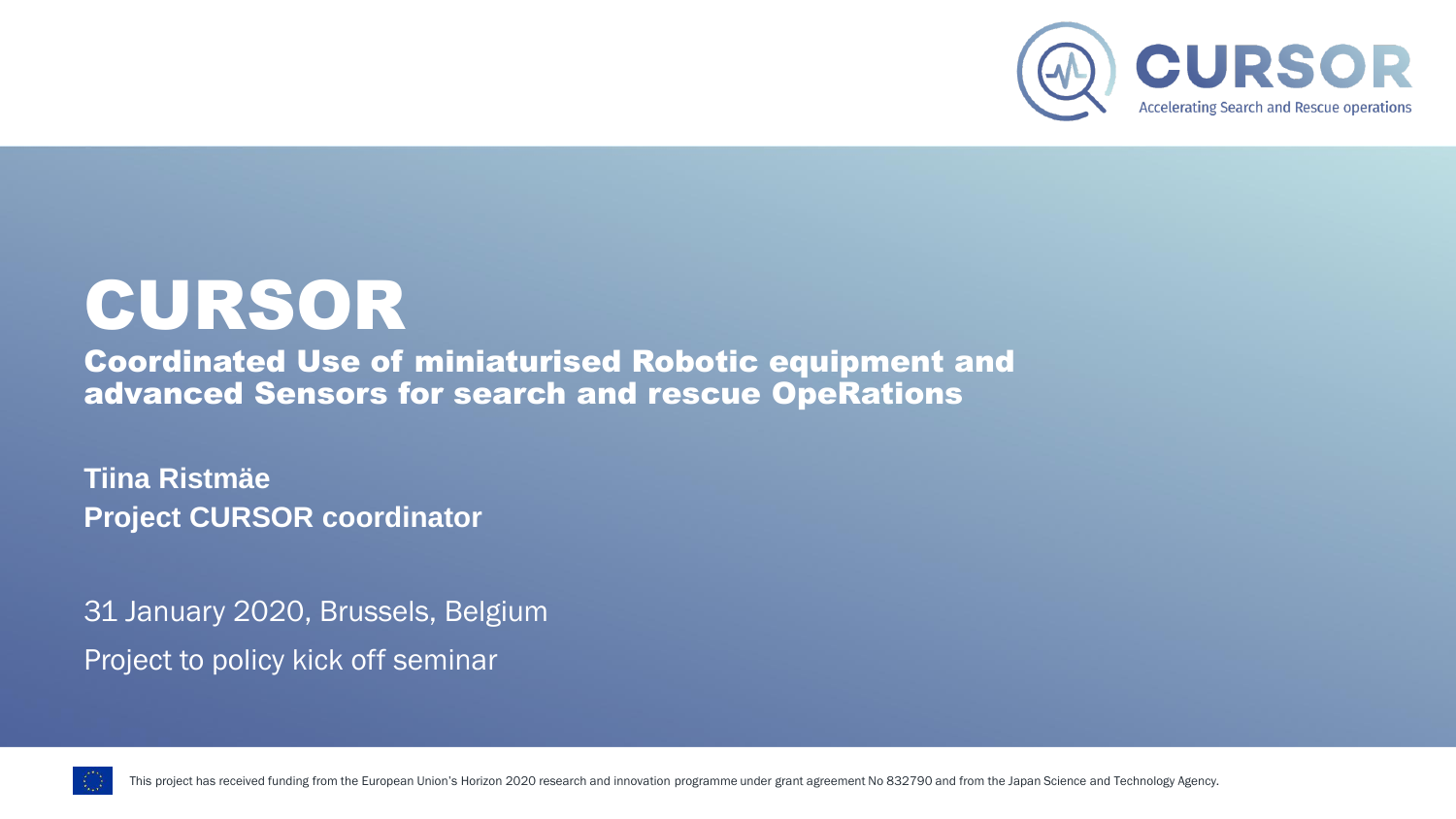# CURSOR objectives



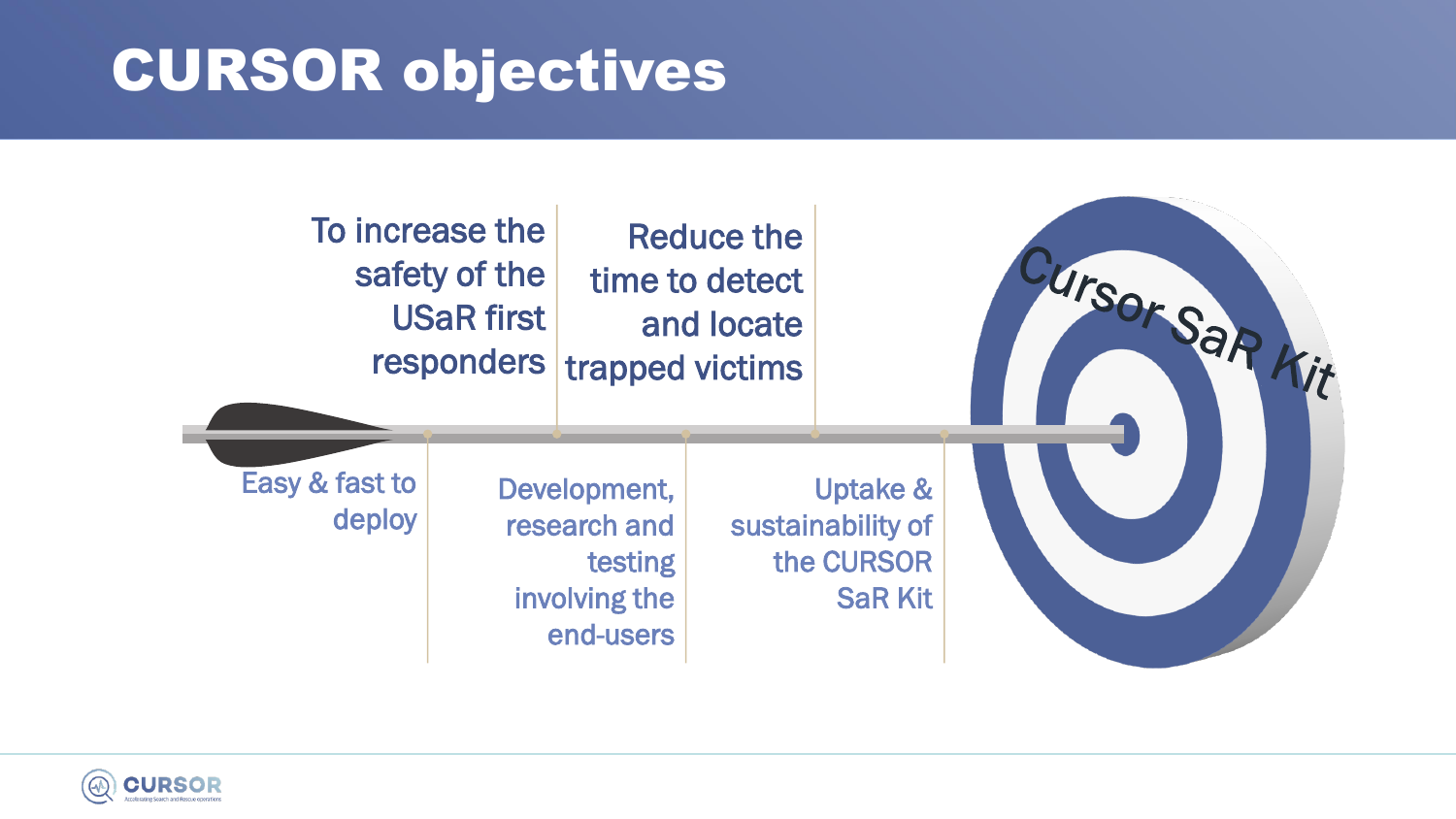#### The solution - CURSOR SaR Kit



**CURSOR**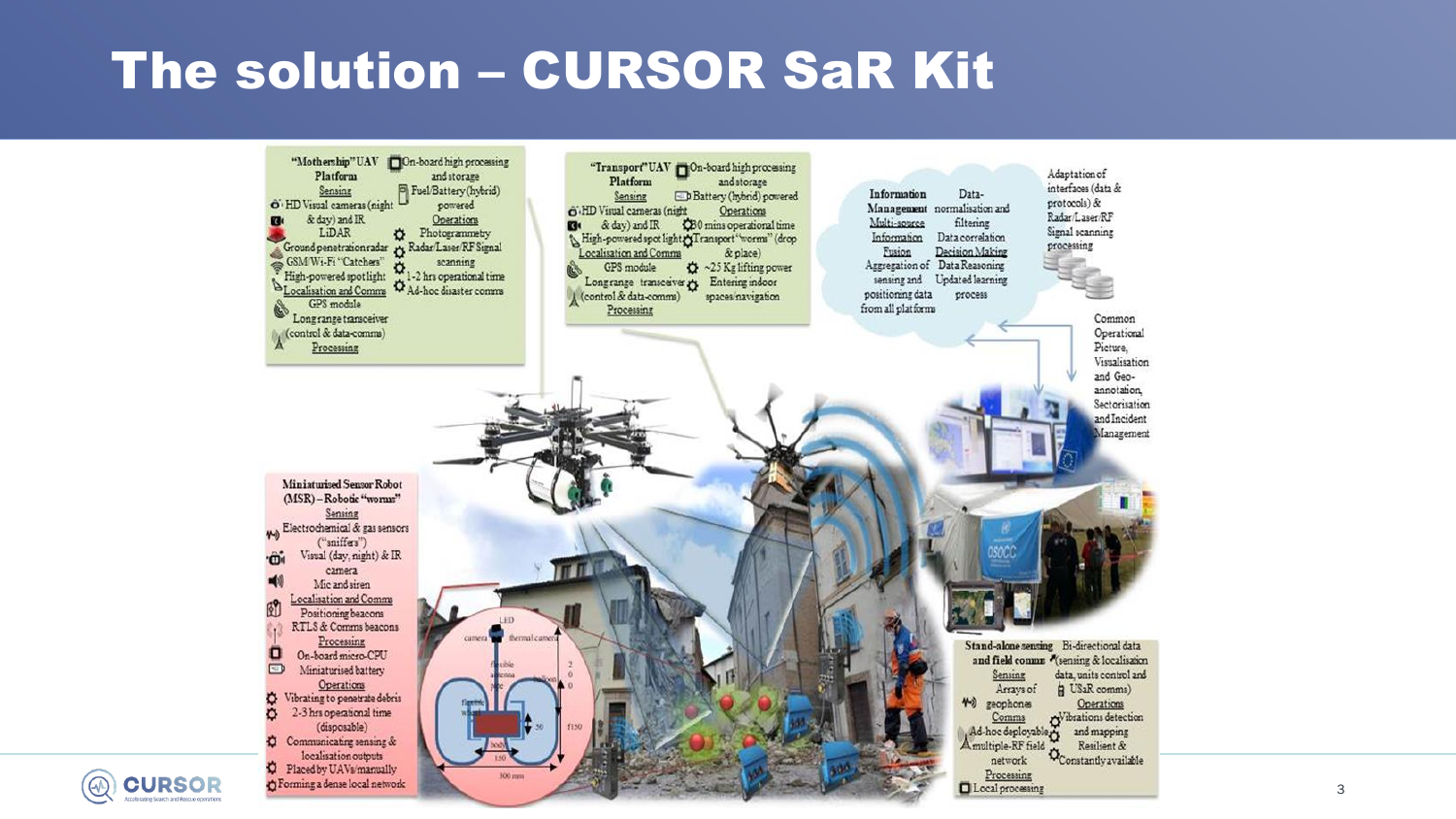## **CURSOR SaR Kit**



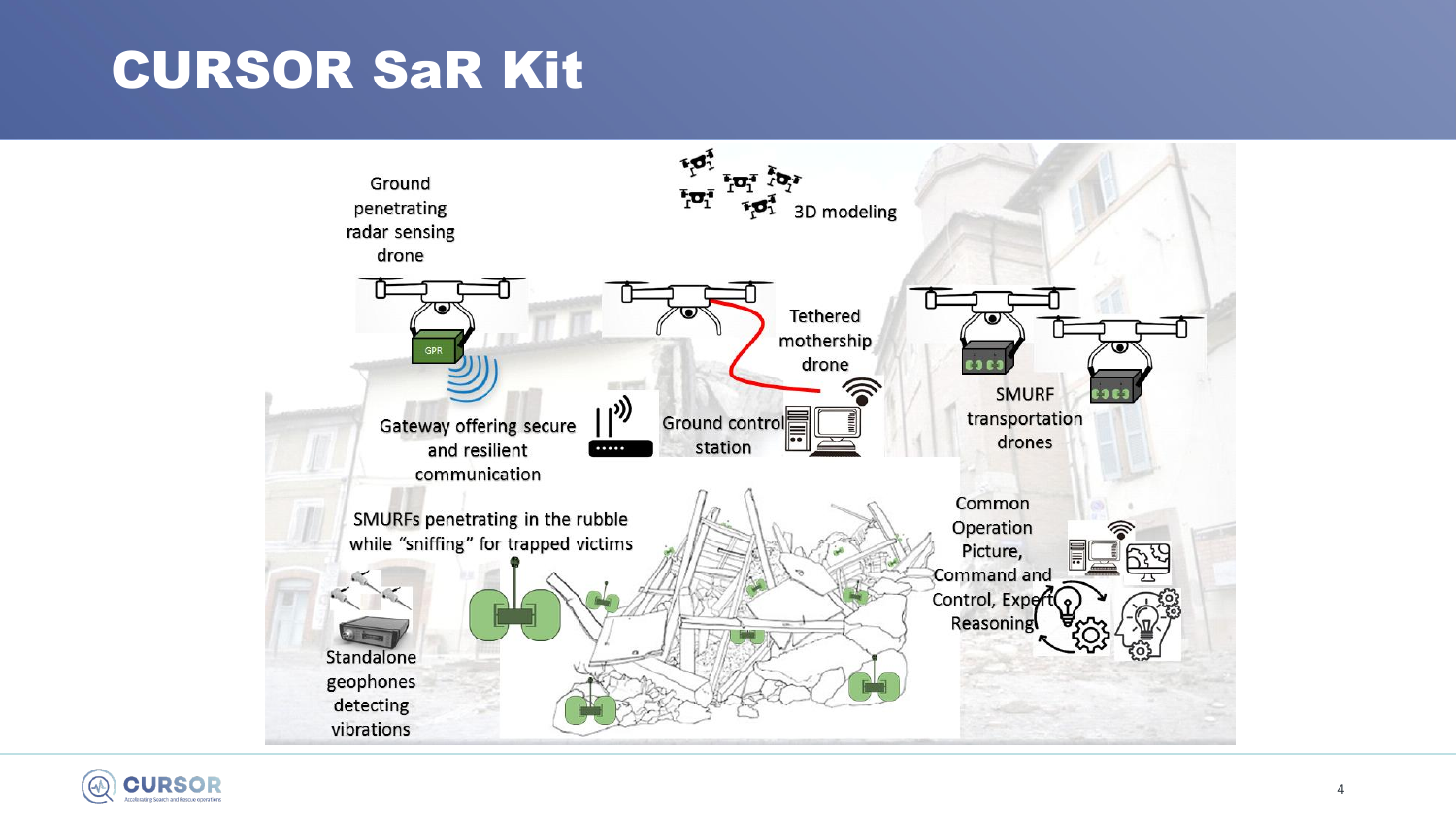#### How the SaR kit serves 1st responders



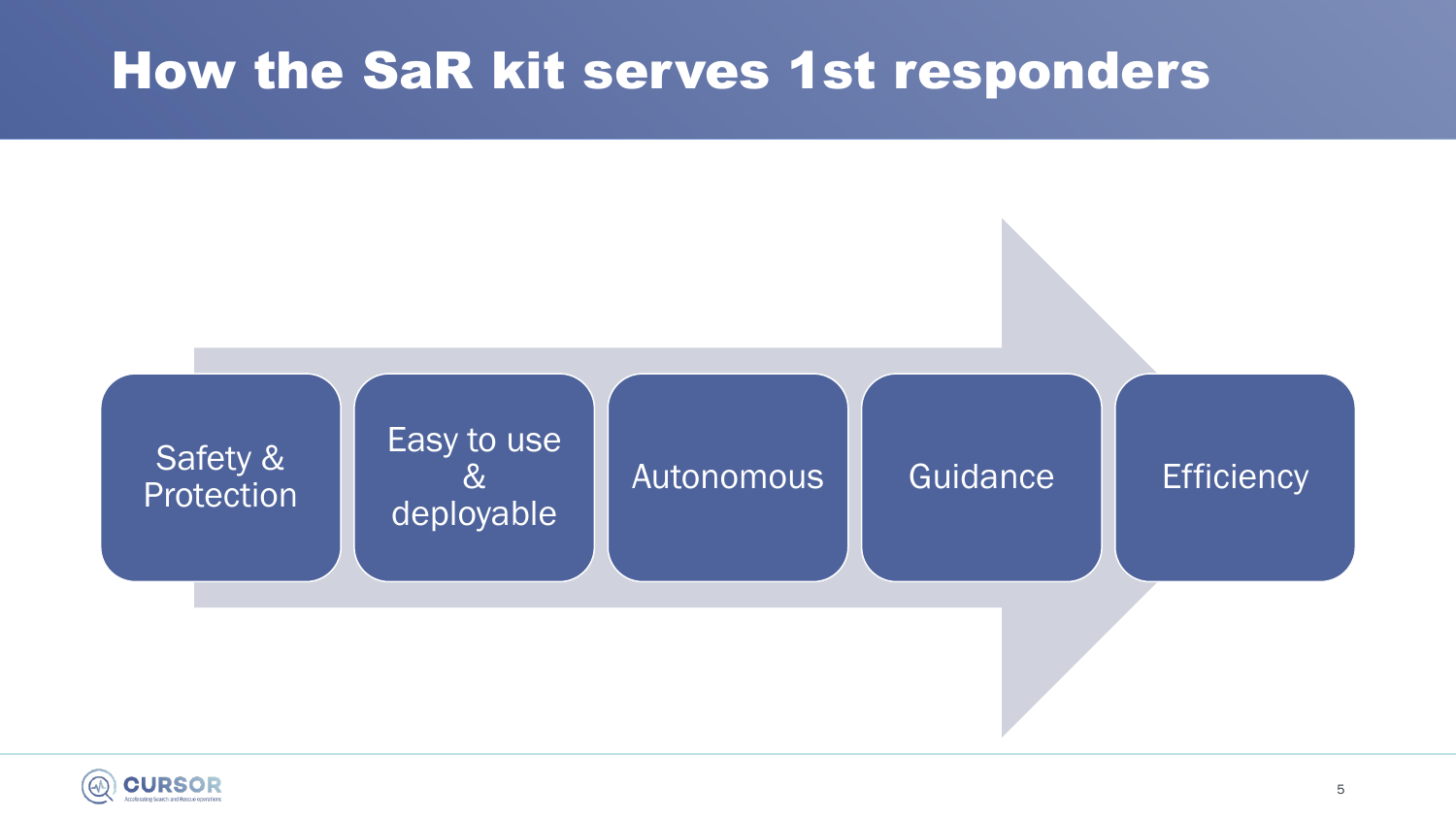### First responders involvement

- Continuous and thought-out involvement of FR throughout the project
- The requirements for all the CURSOR SaR Kit components come from FR
- The evaluation system during lab-and field tests allow to set goals and follow up as well as assess the improvements
- First Responders Board involvement for validation purposes
- Involvement of external civil protection experts for validation and reliability purposes
- Testing the CURSOR SaR Kit components in external exercises (e.g. Modex)

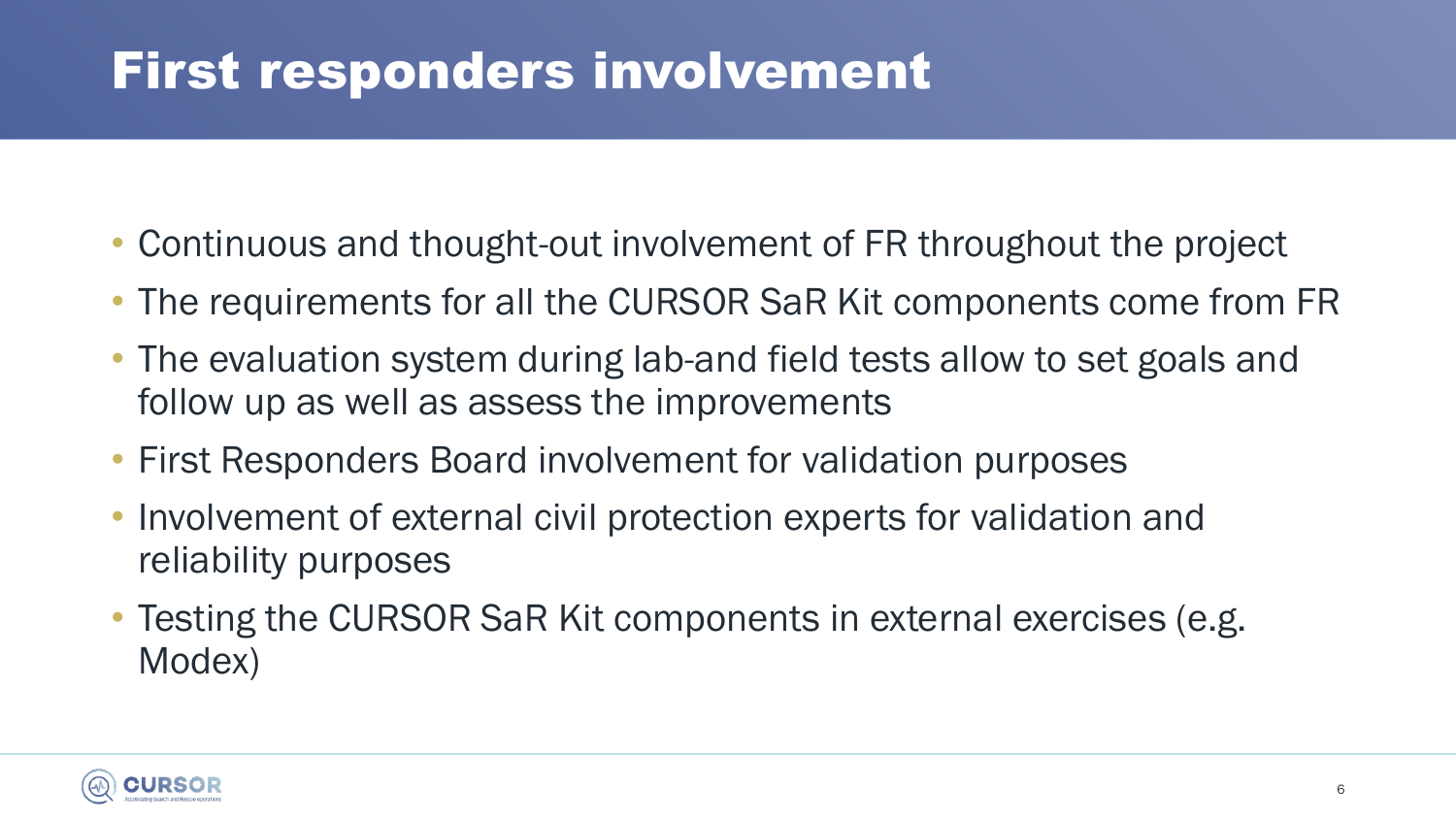# Operating the drones in CURSOR

- 4 drone components: mothership, 3D swarm drones, GPR drone and transport drones
- New EU drone aviation rules (July 2020) simplify practical application of the drone technology
- Drone technology during the S&R missions is relatively new
- Drone traffic during missions has to be planned



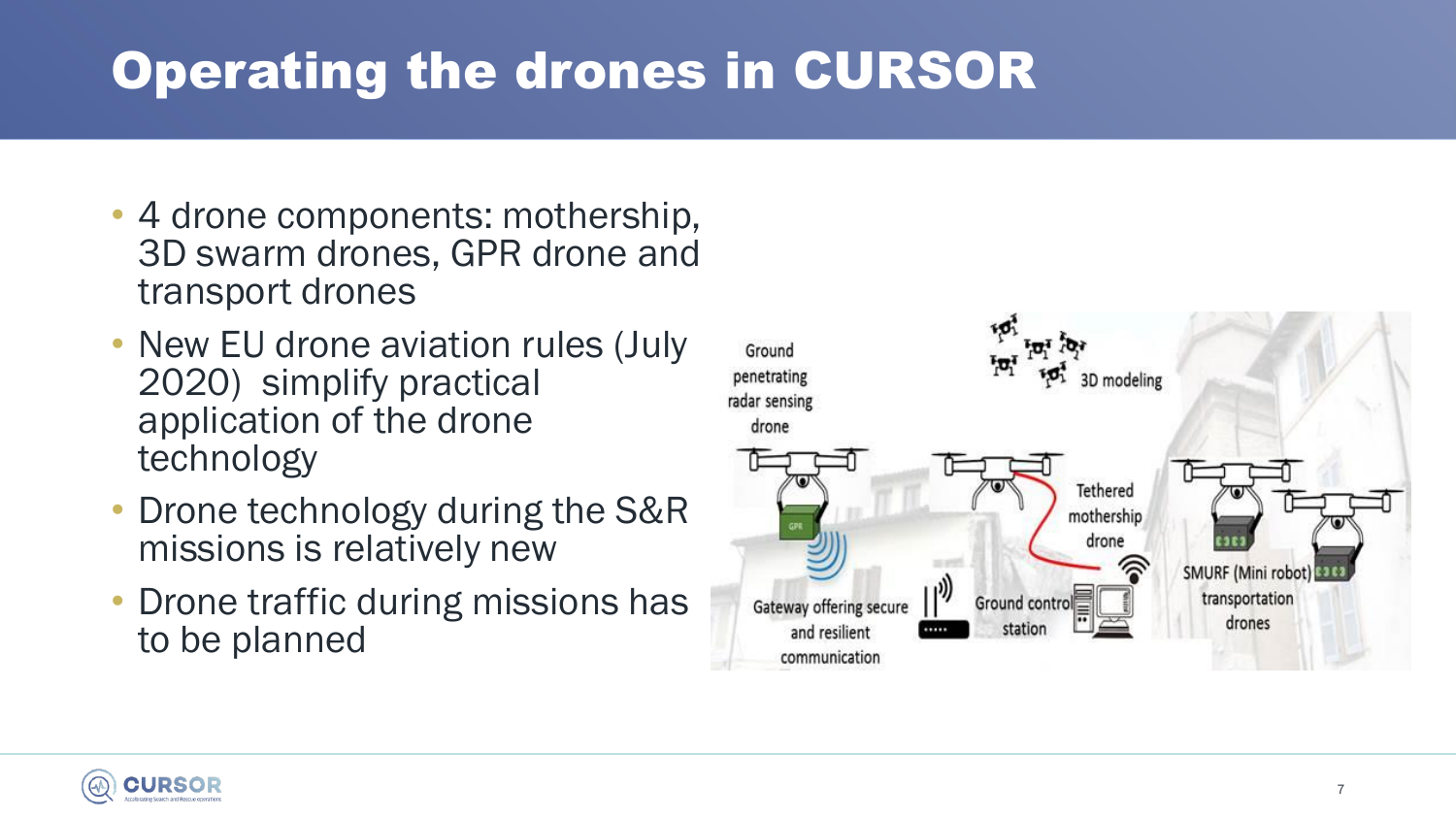

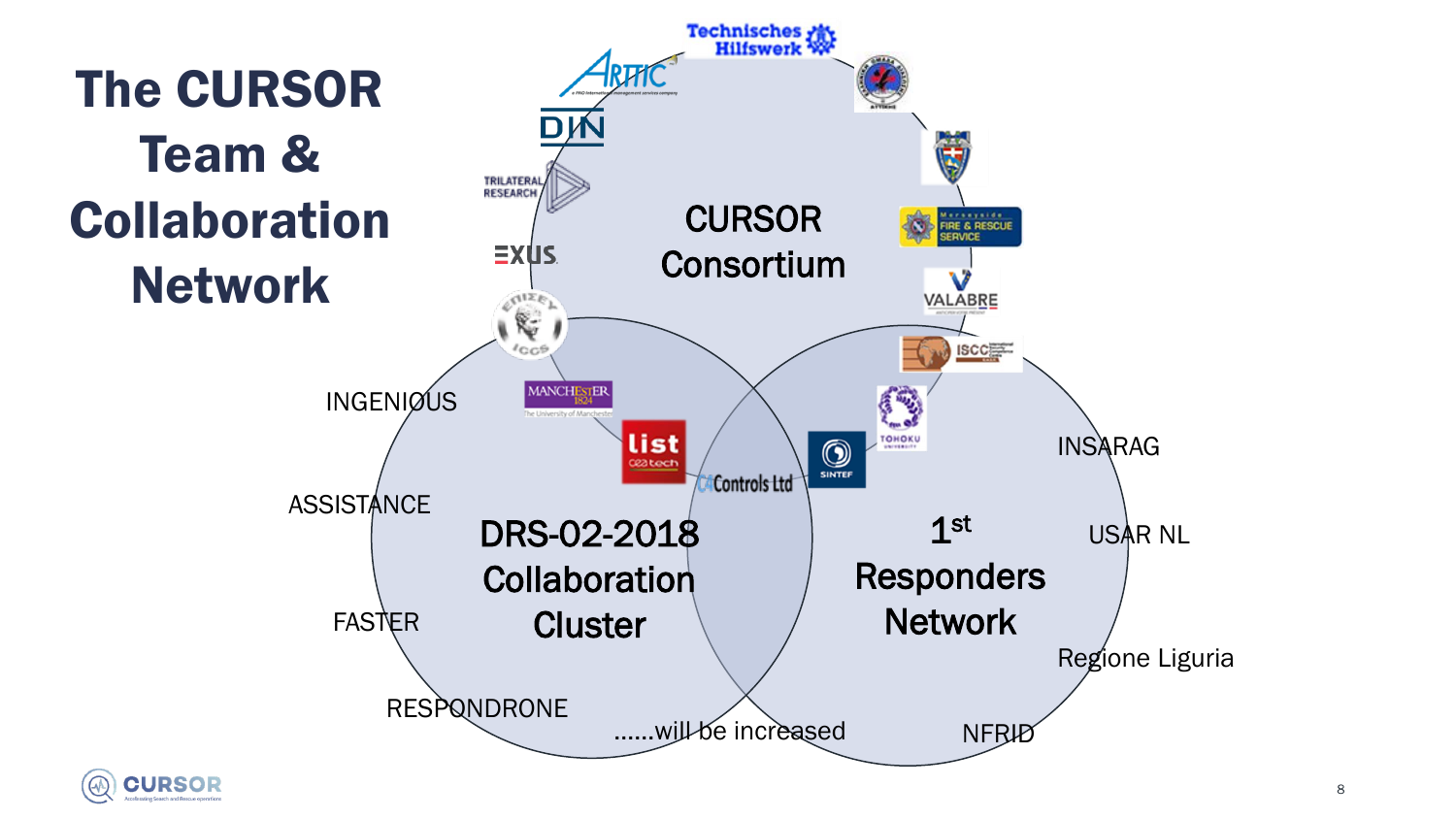#### Roadmap - project main events & DRS02 **cluster activities 2020**



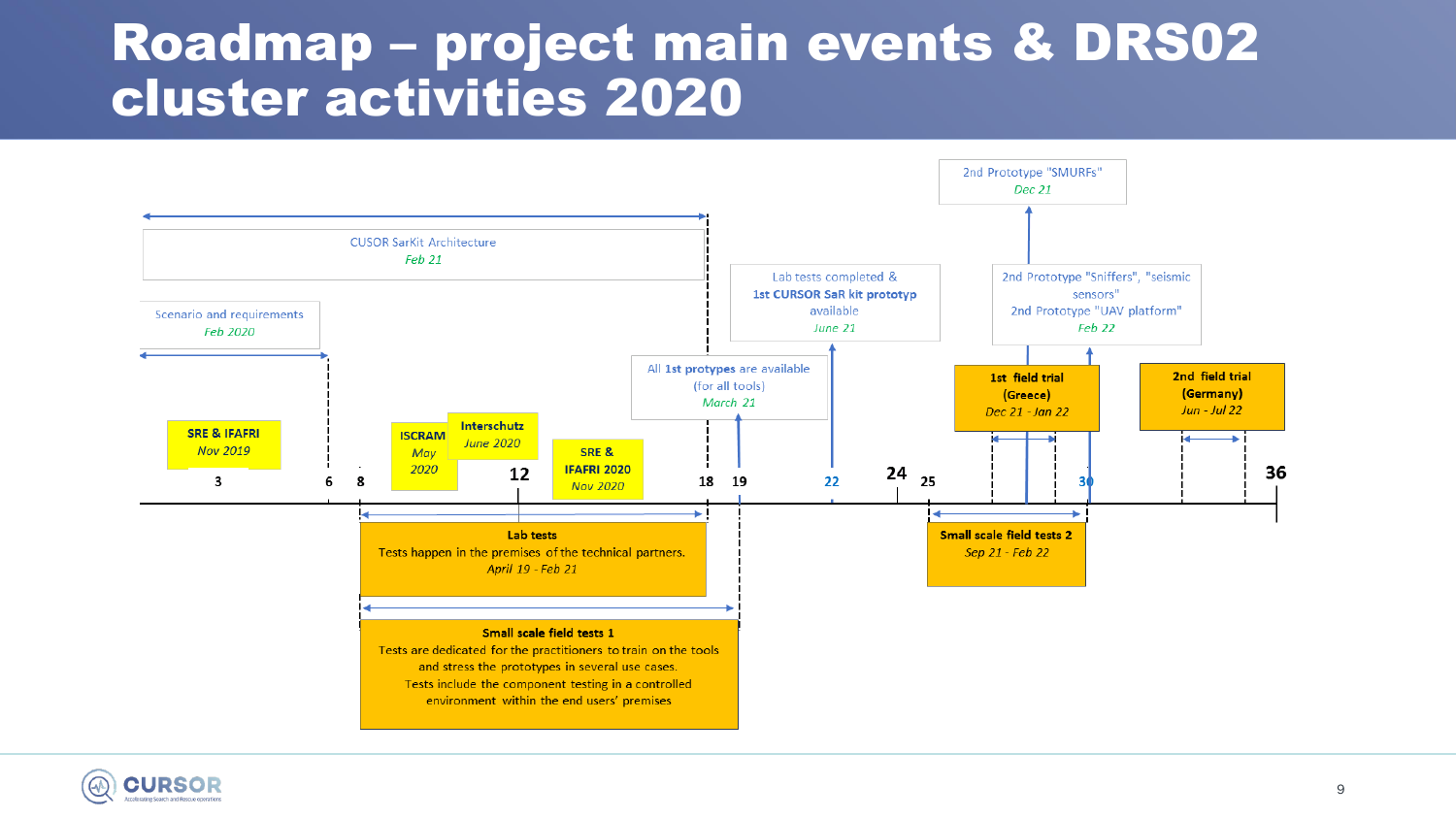## CURSOR exploitation strategy

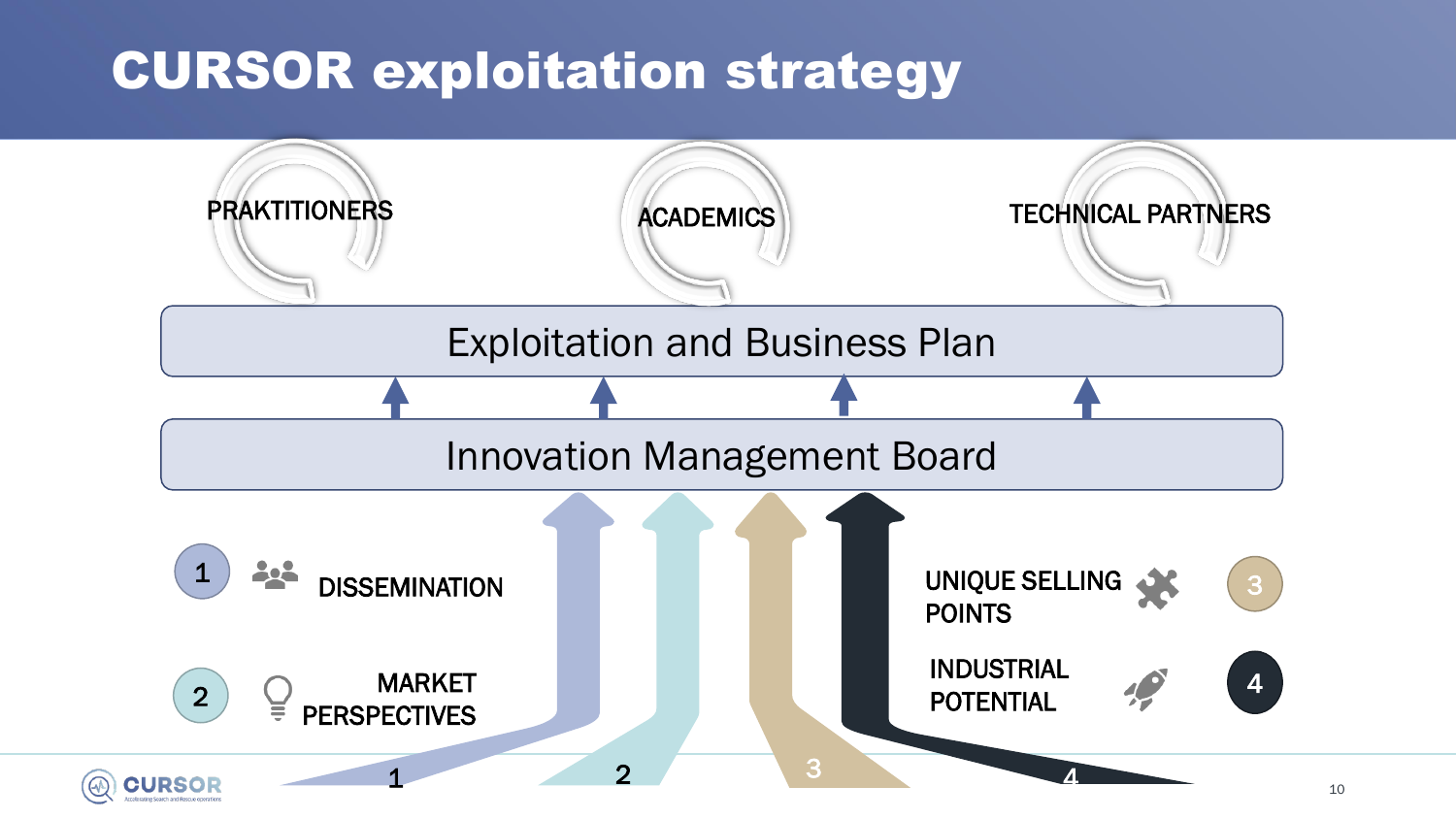## Contribution to DG ECHO

#### DISASTER RISK MANAGEMENT

- Linking the research projects outcomes with MS policy development
- Through advisory missions exploit research outcomes
- Modules exercises
- Exchange of Experts to support fact finding missions
- Training courses as dissemination possibilities
- EU Civil Protection knowledge network

EUCPM

#### INTERDISCIPLINARY APPROACH

Sustainable forest management  $\rightarrow$  forest fire risk prevention & management  $\rightarrow$  civil protection outcome